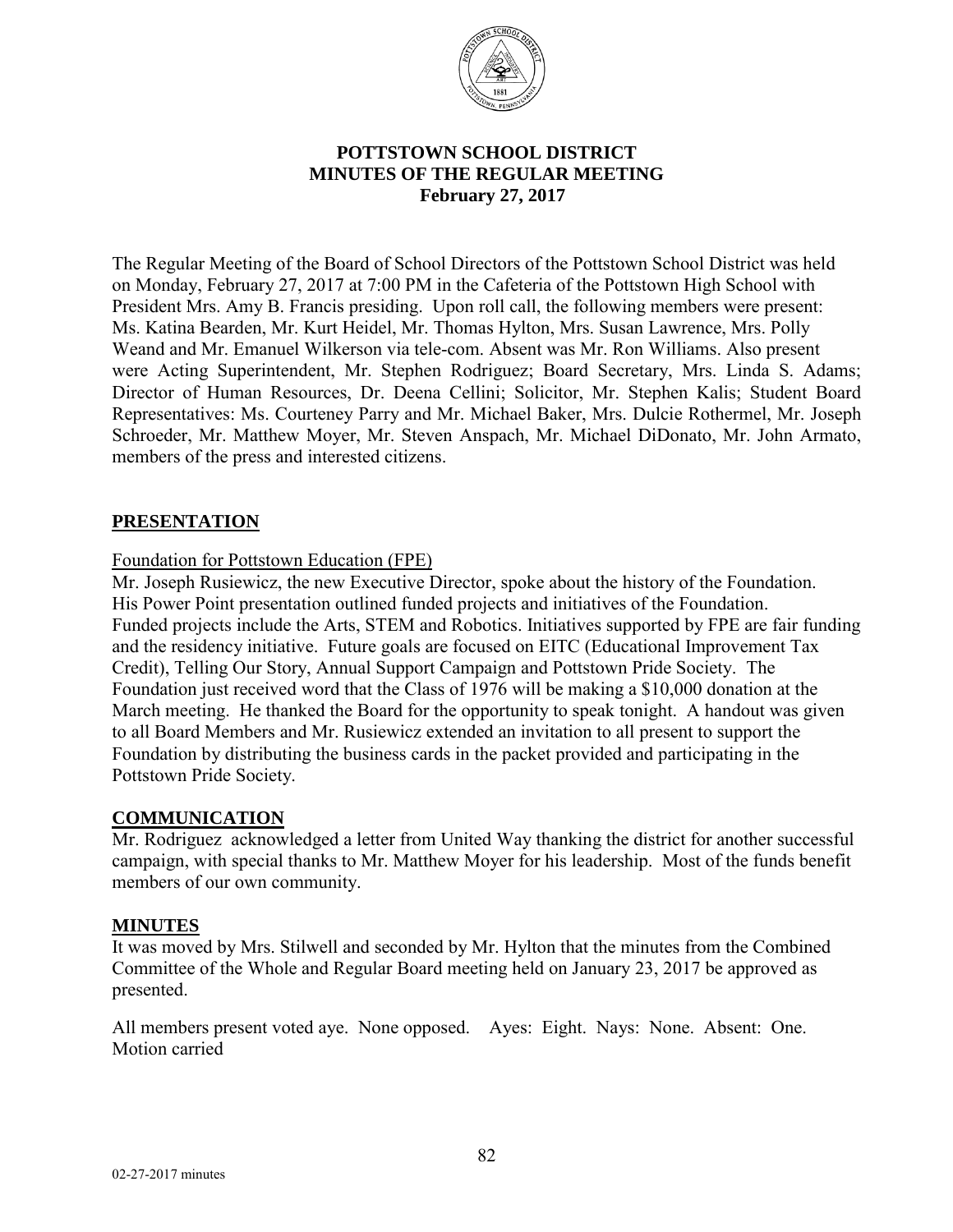## **LIST OF BILLS**

It was moved by Mr. Hylton and seconded by Mr. Heidel that the list of bills paid from the various funds for the period of January 2017 be approved as presented and a copy be filed in the Secretary's office as **Addendum #2016-2017-064.** 

All members present voted aye. None opposed. Ayes: Eight. Nays: None. Absent: One. Motion carried

#### **TREASURER'S REPORT**

It was moved by Mr. Hylton and seconded by Mr. Heidel that the Treasurer's Reports for January 2017 be approved as presented and a copies be filed in the Secretary's office as **Addendum #2016- 2017-065.** 

All members present voted aye. None opposed. Ayes: Eight. Nays: None. Absent: One. Motion carried.

# **HEARINGS FROM PATRONS OF THE SCHOOLS**

None.

## **APPROVAL OF CONSENT ITEMS**

Mr. Rodriguez presented the consent items for Board approval.

#### **CONSENT**

It was moved by Mr. Hylton and seconded by Mr. Heidel that the following consent items be approved in accordance with Policy 005, as recommended by the Superintendent of Schools:

#### **Mr. Williams entered the meeting via tele-communication at 7:26 pm.**

Mrs. Weand noted she was unable to attend the March 9 Finance Committee and that she supports the Cottage Seven Academy Edgewood lease. She did ask what comments transpired regarding the lease.

Mrs. Adams stated the segregation of Head Start program and Cottage Seven Academy program has been addressed and she confirmed that Cottage Seven Academy is licensed for grades 1 to 8.

## **PERSONNEL**

#### RESIGNATIONS/TERMINATION**S**

Professional

Ratify David Solliday, Secondary Teacher, Pottstown Middle School, effective January 28, 2017; employed since December 7, 2016.

Ratify Gary Allan, Automotive Mechanics Teacher, Career & Technology, resignation effective February 1, 2017; employed since August 26, 2014.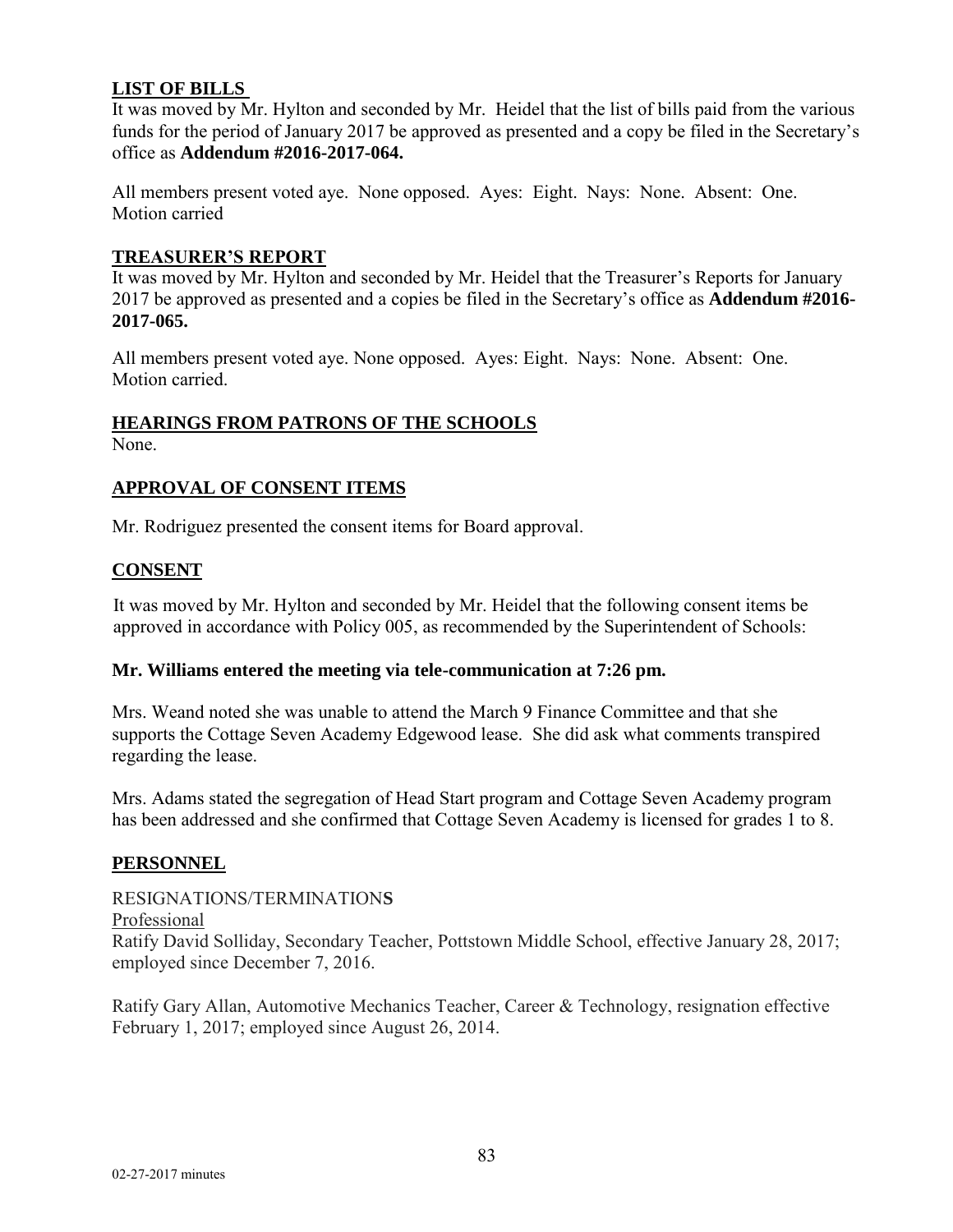Ratify Gina Davilla, Elementary Teacher, Pottstown Middle School, resignation effective January 30, 2017; employed since November 3, 2016.

## Classified

Ratify Jeffrey Schloth, Classroom Assistant, Pottstown Middle School, effective February 12, 2017; employed since August 6, 2013.

Ratify James Mullen, Part-time Van Driver, resignation for the purpose of retirement, effective February 1, 2017; employed since April 24, 2008.

Ratify Belinda Loera, Substitute Support Staff, termination effective February 6, 2017; hire date 12/22/2016.

|               |                      | Ratify Substitute Support Staff terminations due to no work assignments for over one year: |
|---------------|----------------------|--------------------------------------------------------------------------------------------|
| Wafaa Zein    | Erika Taylor         | Melinda Soos                                                                               |
| Aaron Parmley | <b>Stacy Kratzer</b> | Sabrina DeForrest                                                                          |

## Co-Curricular Assignments

Ratify Ricardo Saad, HS Tennis Coach, resignation effective January 25, 2017. Ratify Gary Rhodenbaugh, HS Head Football Coach, resignation effective January 25, 2017. Ratify Jeffrey Schloth, MS Assistant Wrestling Coach, resignation effective January 12, 2017.

# LEAVES

## Professional

Ratify Bradley Mayberry, Elementary Teacher, Barth Elementary, request for leave of absence covered by Family Medical Leave Act, effective February 6, 2017, end date tbd.

Ratify Gina Davilla, Elementary Teacher, Pottstown Middle School, request for leave of absence effective January 4, 2017, end date January 27, 2017.

Ellen Eisele, Elementary Teacher, Barth Elementary, request for leave of absence covered by Family Medical Leave Act, effective March 14, 2017, end date tbd.

Rebecca Vega, Elementary Teacher, Rupert Elementary, request for leave of absence covered by Family Medical Leave Act, anticipated effective date to be May 23, 2017, end date tbd.

Meghan Walsh, Elementary Teacher, Barth Elementary, request for leave of absence covered by Family Medical Leave Act, anticipated effective date to be May 30, 2017, end date tbd.

Andrea Roberts, Secondary Teacher, Pottstown Middle School, request for Professional Sabbatical, anticipated effective date to be August 22, 2017, end date last day of semenster 1, 2017/2018 school year.

## Exempt

Ratify Karen Dilliplane, Elementary School Nurse, Barth Elementary, request for leave of absence covered by Family Medical Leave Act, effective January 18, 2017, end date tbd.

## Classified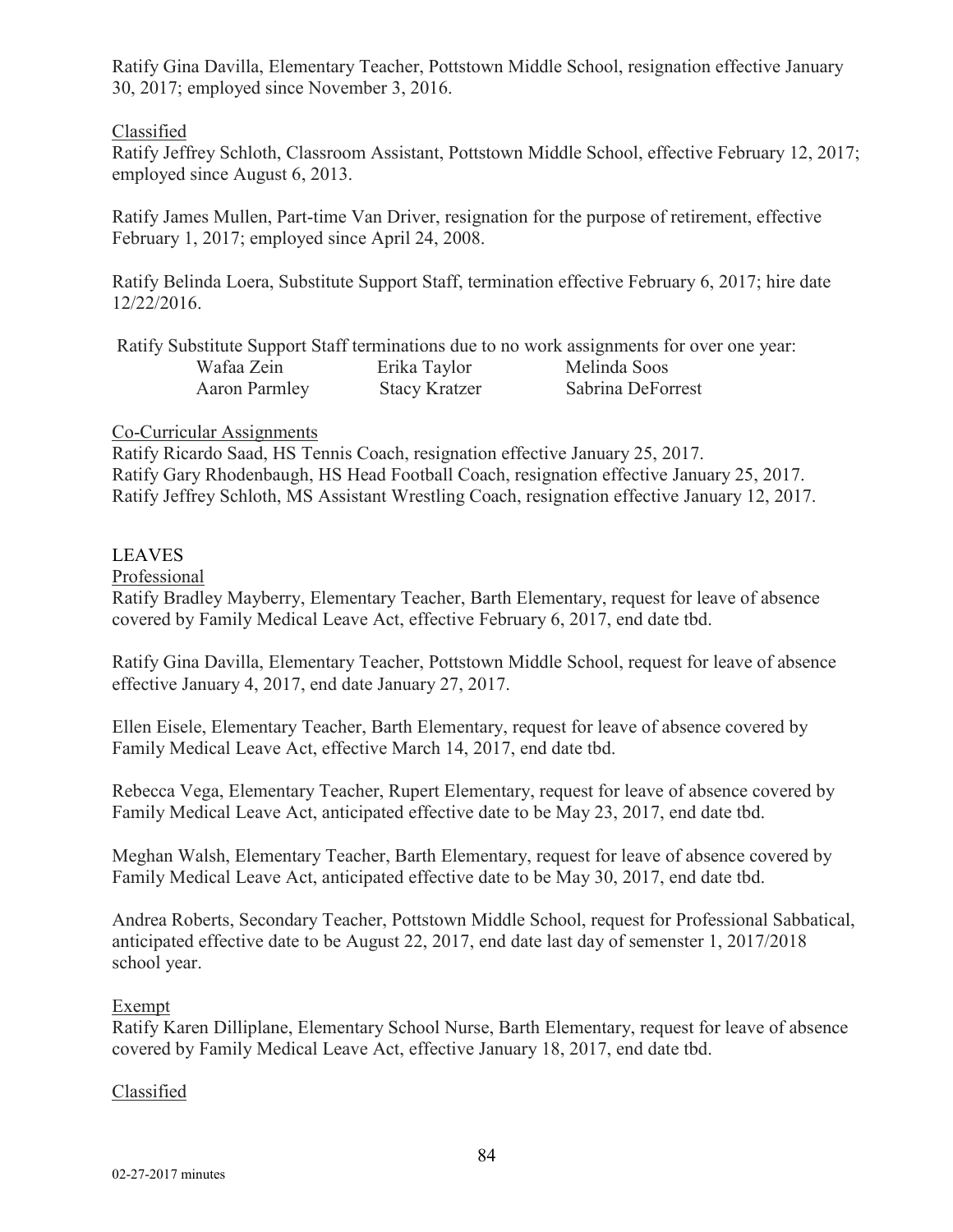Ratify Holly Yabroski, Secretary, Pottstown Middle School, request for leave of absence effective January 30, 2017, end date tbd.

## CHANGE IN POSITION AND/OR SALARY

#### Administrative

Ratify Rita Elizabeth Burkhimer, Temporary Dean of Students, Teacher on Assignment, effective February 1, 2017; end of assignment tbd. Upon completion of assignment, she will return to her role as middle school teacher.

## Professional

Ratify Jaime Parris from Intervention Assistant to Long Term Substitute Teacher, Pottstown Middle School, effective February 1, 2017, \$194/day (coverage for G. Davilla). Upon completion of assignment, he will return to the role of Intervention Assistant.

Ratify Cynthia Ziegler, Secondary Teacher, Pottstown Middle School, salary correction to include applicable credits earned prior to hire date; retroactive pay to start of 2016/2017 school year, \$44,500/yr, Step 1, B+15.

Christa Oister, from Intervention Assistant to Extended Per Diem Substitute Special Education Teacher, effective February 27, 2017, \$115/day. Upon end of assignment, she will return to her role as Intervention Assistant (coverage for E. Duffy).

## Classified

Ratify Christina Kelly, from Long Term Substitute Cafeteria Worker to Part-Time Cafeteria Worker, Franklin Elementary, effective December 21, 2016, 5.75 hrs/day, \$11.74/hr (replaces C. Bender).

Ratify Alice Weaver, from Long Term Substitute Cafeteria Worker to Part-Time Cafeteria Worker, Pottstown High School, effective December 21, 2016, 4 hrs/day, \$11.74/hr. (replace J. Grebe).

## ELECTIONS:

#### Professional

Laura Evans, Special Education Teacher, initial assignment to be Pottstown High School, anticipated effective date to be April 24, 2017 or when released from other district, \$49,000 + \$600 Special Education Stipend in accordance with Professional Agreement, Step 5 - Mast. (contract of M. Bainbridge).

#### Classified

Ratify Chelsea Brinkley, Recording Secretary, Administration Building, effective February 9, 2017, \$21.90/hr. This is in addition to her role as Switchboard/Front Desk/Buildings and Grounds Clerk.

Ratify Susan Ross, Recording Secretary, Administration Building, effective February 16, 2017, \$21.06/hr. This is in addition to her role as Part-Time Secretary.

Ratify Andrea Hillen, Temporary Intervention Assistant, Rupert Elementary, effective February 21, 2017, end date to be end of 2016-2017 school year, \$13/65/hr. (coverage for J. Parris).

Ratify Lanita Henderson, Student Breakfast Proctor, Lincoln Elementary, effective January 23, 2017, 1 hr/day, \$13.01/hr. This is in addition to her role as Lunch Proctor.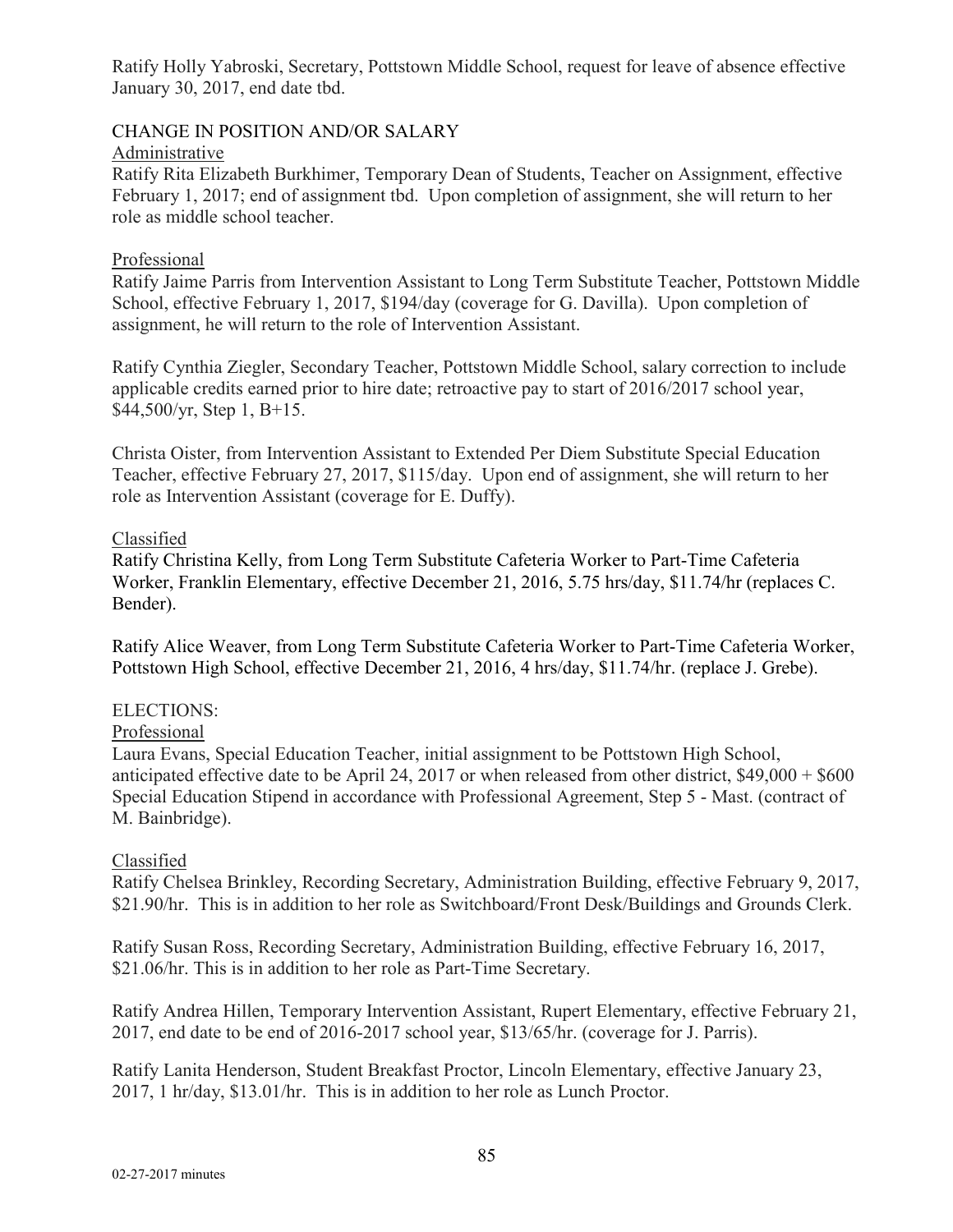Ratify Reon Astheimer, Substitute Student Lunch Proctor, effective February 21, 2017, 2 hrs/day, \$11.74/hr.

Ratify Laderah Reinhart, Substitute Student Lunch Proctor, effective February 21, 2017, 2 hrs/day, \$11.74/hr.

|            |      | Compensation for Missed Planning Time, \$23/hr |                                      |
|------------|------|------------------------------------------------|--------------------------------------|
| Lisa Royer | HS — | 7 missed planning times                        | $$161.00$ ( $1/19/17$ to $1/27/17$ ) |
| Lisa Royer |      | HS 7 missed planning times                     | \$161.00 $(1/30/17$ to $2/10/17)$    |
|            |      | Michaela Johnson HS 16 missed planning times   | \$368.00 $(12/19/16$ to $1/27/17)$   |

Tenure/Permanent Contract Desiree Borusiewicz PHS Eligible Date: 1/27/2017

2017 Elementary Summer Reading Program, paid through 21st Century grant funds. Laurie Gresko, Coordinator, \$29/hr.

Co-Curricular Assignments Additions/Corrections: 2016-2017 Co-Curricular Assignments - Sports **\*Addendum #2016-2017**- **066.**

#### PAYMENT OF SICK LEAVE

Accumulated Sick Leave Payment at time of retirement with 15 years or more of service: Constance March, In accordance with the Full Time Support Guidelines, \$4,390.80.

| Bldg.<br><b>PHS</b>                                  | Name<br>Maureen Stocker                                               | Conf. Title<br>AP Reading for College<br>Board-AP US Governement UT<br>and Politics | Location<br>Salt Lake City,    | Dates Attend Cost<br>06/09/2017 Board | 06/03/2017 - pd by College                |
|------------------------------------------------------|-----------------------------------------------------------------------|-------------------------------------------------------------------------------------|--------------------------------|---------------------------------------|-------------------------------------------|
| Admin                                                | Valerie Jackson                                                       | Governors Institute                                                                 | Hershey, PA                    | $04/06/2017$ -<br>04/07/2017          | $$123.00$ /pd<br><b>WKKF</b> Grant        |
| Admin                                                | Karen Kile                                                            | <b>Pre-K Counts Grantee</b><br>Meeting                                              | State College, PA 04/12/2017 - | 04/13/2017                            | \$554.00 pd by<br>Pre-K Counts<br>Grant   |
| <b>Barth</b><br>Franklin<br><b>PMS</b><br><b>PHS</b> | Cara McGuffin<br>Melissa Lopez<br>Margaret Taraboletti<br>Kelly Bucca | 2017 ESL Conference                                                                 | Harrisburg, PA                 | $03/27/2017 -$<br>03/29/2017          | $\boldsymbol{\mathsf{S}}$ 0<br>pd by MCIU |
| <b>PMS</b>                                           | Andrea Roberts                                                        | Foreign Policy Research<br>Institute                                                | Wheaton, IL                    | $03/24/2017 -$<br>03/26/2017          | \$200.00 pd by<br>dept. budget            |
| <b>PHS</b>                                           | Steven Anspach                                                        | Pa Athletic Director Assoc. Hershey, PA<br>Leadership Conference                    |                                | 03/22/2017<br>03/24/2017              | \$620.00 pd by<br>dept budget             |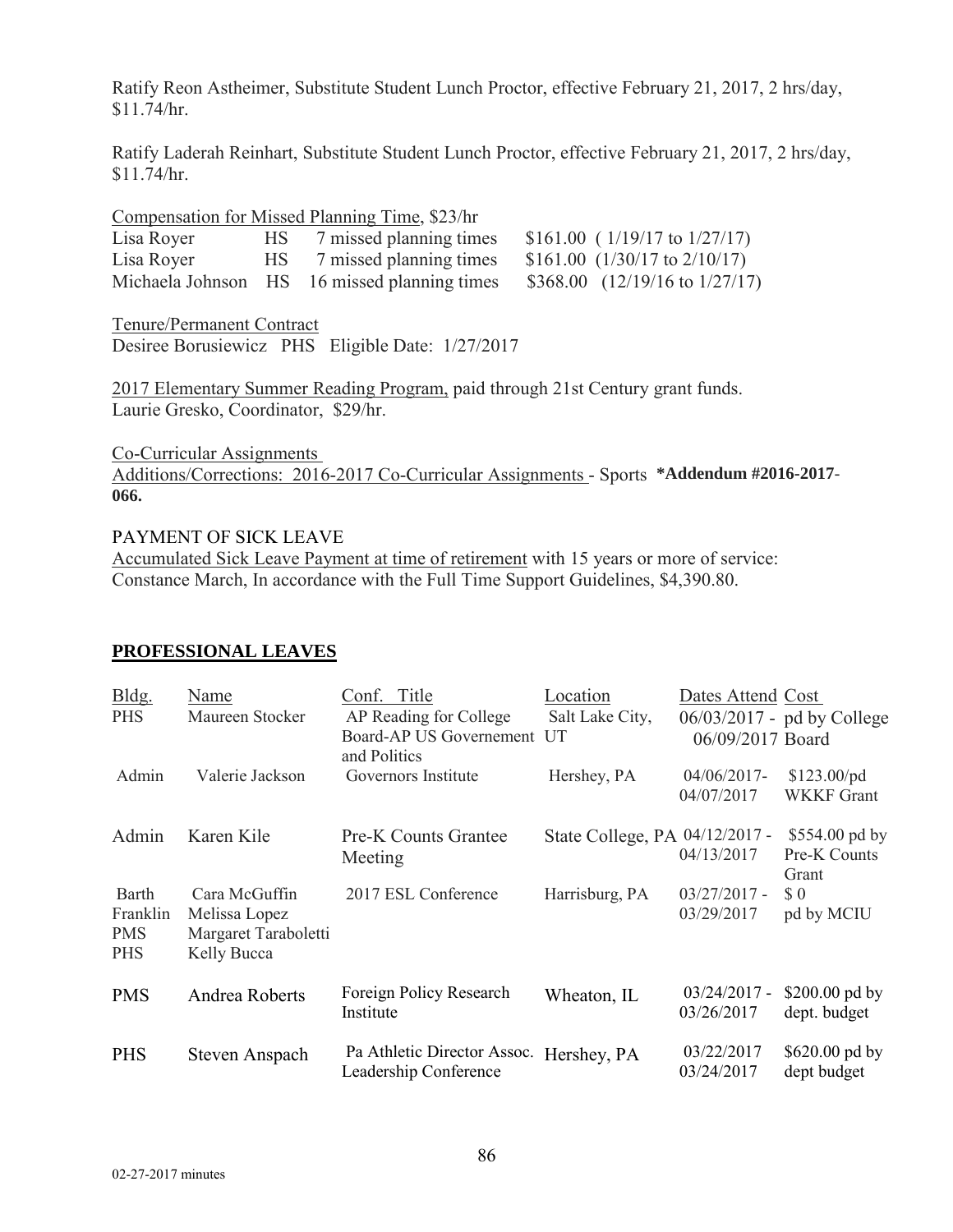## **FIELD TRIPS**

| $\#$ Students/ Conference |                      |                                             |            | Cost | Cost |                                                  |
|---------------------------|----------------------|---------------------------------------------|------------|------|------|--------------------------------------------------|
| $$ Groups                 | Name/Activity        | Destination                                 |            |      |      | Date of Trip to Student to District Chaperone(s) |
|                           | FCCLA.               | Seven Springs PA 03/29/2017 - \$0.00 \$0.00 |            |      |      | Jacquelyn Mathias                                |
|                           | <b>Culinary Arts</b> |                                             | 03/31/2017 |      |      | Naimah Rhodes                                    |
|                           | and Childcare        |                                             |            |      |      | Scott Braunsberg                                 |

#### **OCCUPATIONAL ADVISORY COMMITTEE MEMBERS AND MINUTES**

The Superintendent recommends the Board acknowledge receipt of the 2016-2017 Occupational Advisory Committee member list and meeting reports for the Career and Technical programs as presented and copies be filed in the Secretary's office as **Addendum #2016-2017-067.** 

#### **CONTRACTS**

The Superintendent recommends the Board approve/ratify the following contracts as presented and copies be filed in the Secretary's office as **Addendum #2016-2017-068.** 

- Opportunities School SunGard K-12
- 
- 
- Opportunities School Edgewood Lease: MCIU Head Start<br>• Edgewood Lease: Cottage Seven Ac
	-

▪ Edgewood Lease: Cottage Seven Academy

Upon roll call vote, all members votes aye for the above consent items. Ayes: Nine. Nays: None. Motion carried

#### **NON-CONSENT**

## **PLANCON H GENERAL OBLIGATION BOND SERIES 2014**

The Superintendent recommends the Board approve/ratify the PlanCon H General Obligation Bond Series 2014 documents as presented and a copy be filed in the Secretary's office as **Addendum #2016**-**2017-069.** 

It was moved by Mrs. Stilwell and seconded by Mr. Hylton that the Board approve the PlanCon H General Obligation Bond Series 2014 documents as presented.

Upon roll call vote, all members present voted aye. Aye: Nine. Nay: None. Motion carried.

## **FRANKLIN STREET FIELDS BID AWARD**

The Facilities Committee recommends that a purchase order or contract be awarded to the company indicated below, the award being made to the lowest bidder meeting the required specifications.

Franklin Street Fields Bid Award: WG Land Company, LLC \$276,762.00

It was moved by Mrs. Stilwell and seconded Mr. Heidel that the Board approve the bid award as presented.

Board Members voiced their concerns about moving forward with the bid award. Mrs. Weand expressed her support and noted that the funds from the bond refinance were earmarked for the project with no impact to the budget. Ms. Bearden was concerned that change orders could be anticipated with the delayed start of the project. Mr. Hylton was not in favor of awarding the bid citing financial uncertainty with the State budget, future capital projects, future salary negotiations and tax statistics reported at the state level.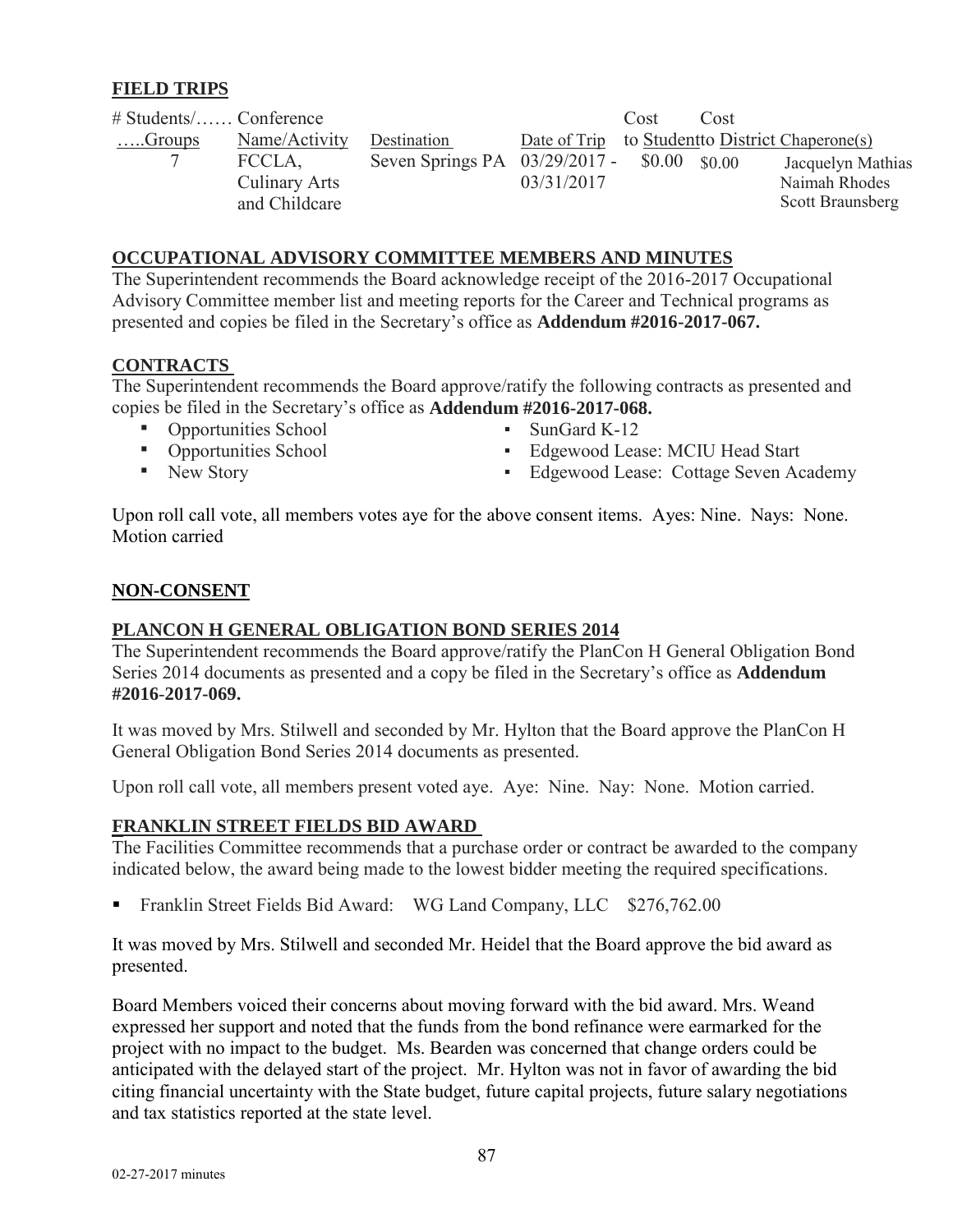Mr. Rodriguez noted that the Board decision is not an easy decision. He reminded the Board that whatever their decision, there will be ramifications. If the fields are not fixed, the sports will continue and transportation costs will be incurred.

Upon roll call vote, the vote for the Franklin Street Fields Bid Award was recorded as follows: Mrs. Stilwell: aye, Mrs. Weand: aye, Mr. Wilkerson: aye, Mr. Williams: nay, Ms. Bearden: nay, Mrs. Francis: aye, Mr. Heidel: aye, Mr. Hylton: nay, Mrs. Lawrence: aye. Ayes: Six. Nays: Three. Motion carried.

# **MCIU 2017-2018 MEMBER SERVICES BUDGET**

The Superintendent recommends the Board approve the 2017-2018 MCIU Member Services Budget. Pottstown School District's contribution to the Montgomery County Intermediate Unit Membership Services Budget for the 2017-2018 fiscal year shall be as follows:

| Office of Community & Government Relations (Legislative) |                   | $=$ \$ 3,460 |
|----------------------------------------------------------|-------------------|--------------|
| Office of Professional Development                       | $=$ \$ 936        |              |
| Office of Technology Services                            |                   | $=$ \$17,317 |
|                                                          | Total = $$21,713$ |              |

This would be a decrease in the Pottstown School District's contribution over the amount contributed for the 2016-2017 school year of \$807.00 which represents 3.72% decrease. Budget as presented:

It was moved by Mrs. Weand and seconded by Mr. Heidel that the Board approve the MCIU 2017-2018 Member Service Budget as presented.

Upon roll call vote, all members presented voted aye. Ayes: Nine. Nays: None. Motion carried.

#### **UNFINISHED BUSINESS**

None.

## **NEW BUSINESS**

Mrs. Francis asked the Board to consider google docs training for Board Members on March 23 and March 30. All members were in agreement.

## **INFORMATION**

1. Monthly Meeting Notice: March 2017

## **FEDERATION REMARKS**

Mr. DiDonato, in recognition of Board Appreciation Month, thanked the Board for their support. He thanked the Culinary Arts for preparing the Board Appreciation dinner on behalf of the Federation of Pottstown Teachers. Mr. DiDonato congratulated the Jazz Band on their achievements and extended the Federation's appreciation to Mr. Rusiewicz and the FPE or their support of Pottstown students.

#### **ROUND TABLE**

Mr. Wilkerson reminded Board Members of community forum at the middle school. He thanked the Federation for their support.

Ms. Bearden thanked Board Members for their time and effort. The Board does not always agree but the purpose is to see all sides. She thanked the Federation for the appreciation dinner and the teachers and staff for their dedication to the Reading Olympics.